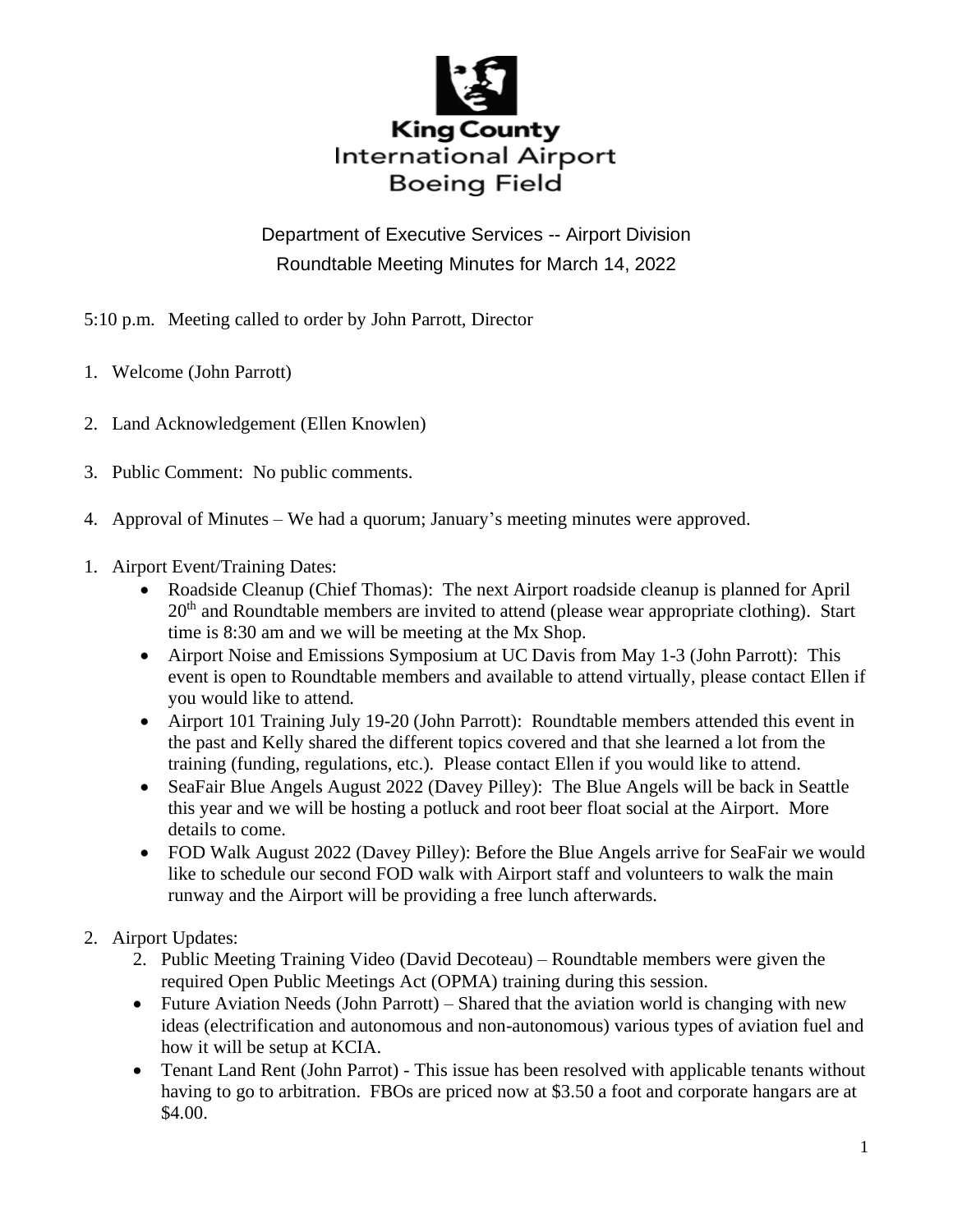- SeaTac Sustainable Master Plan (John Parrott) KCIA will follow the example of SeaTac's current Master Plan efforts that have worked well and learn from those that didn't meet expectations.
- Kenmore Hangar Demolition Project (Matt Sykora) KCIA received a section of small aircraft hangars back from Kenmore Air Maintenance. The plans are to demo the four structures and open up more ramp parking. The Airport has the demo permit from King County and the environmental determination from the FAA. The FAA airspace group report is 90 days out.
- Airport Waitlist Fee Update (Matt Sykora, Ciara Gamble) Ciara provided an overview of the changes to the waitlist procedures. Guidelines and processes have been updated and there is no longer an application fee.
- February NW Aviation Conference and Trade Show (Matt Sykora) The tradeshow had a great turn out and there were a lot of exhibits and visitors. Our booth had a lot of inquires about the Airport and we heard a lot from pilots who shared how they used to fly in and out of Boeing Field.
- 8. Chair's Report (Kelly Hafner) 10 min
	- Future Meeting Opportunities, King County committees are able to start meeting in person again and gives us an opportunity to schedule an airport tour. Virtual meetings are still an option and gives more members an opportunity to join vice driving into the Terminal. Kelly will reach out to members for their thoughts on Roundtable meetings for 2022.
	- March  $8<sup>th</sup>$  GAO Committee Meeting Debrief (Holly Krejci) Holly shared that there was a lot of public comment on the proposed legislation for a new community-driven advisory group for airport-related issues. There seemed to be a concern about the need for two advisory committees and the progress on the Airport's Master Plan. Several groups that attended the event were KCIA Roundtable members, the Friends of Boeing Field, and the King County International Airport Community Coalition.
- 5. New Business -

\*Next meeting will be held on Monday, April 11, 2022

6:15 pm Motion to Adjourn. The motion passed.

*This meeting was attended via Zoom.*

*Roundtable members in attendance: Kelly Hafner, Holly Krejci, Tim Cosgrove, Matt Hayes, Lisa Krober, Joel Funfar, Eric Lynn, Evan Nelson, Ryan Tomasich, Guido Perla, and Erik Utter.*

*Roundtable excused members: Andy Wegman*

*DES staff in attendance: Tom Koney, Barbara Ramey*

*Public guests in attendance: Caitlin Hunter, Stephen Ratzlaff, Tyler Pichette, Rosario Marie Medina, Sean Greenlee, Jonathon Kwong, Christian Poulsen, and Duwamish River Community Coalition.*